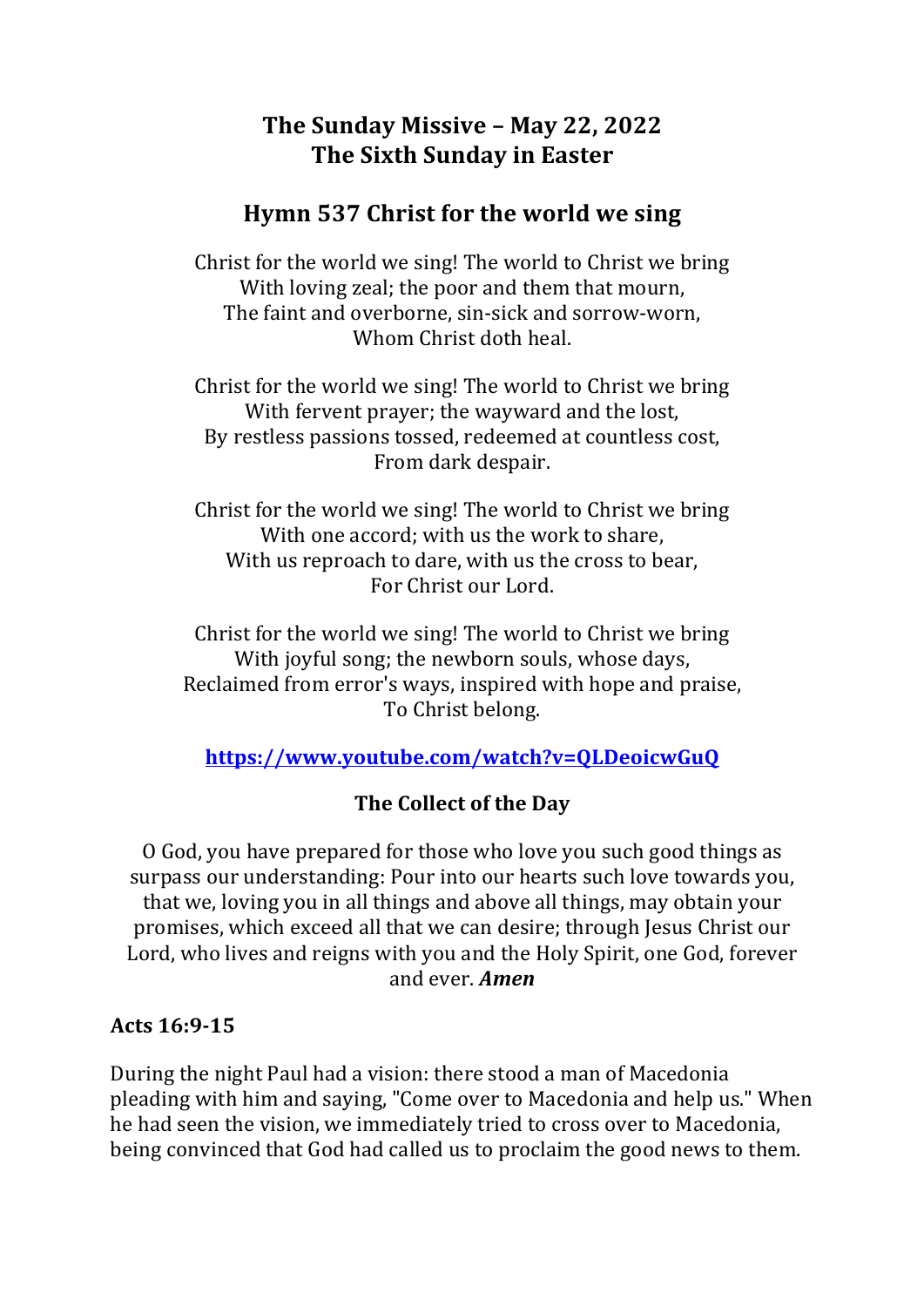We set sail from Troas and took a straight course to Samothrace, the following day to Neapolis, and from there to Philippi, which is a leading city of the district of Macedonia and a Roman colony. We remained in this city for some days. On the sabbath day we went outside the gate by the river, where we supposed there was a place of prayer; and we sat down and spoke to the women who had gathered there. A certain woman named Lydia, a worshiper of God, was listening to us; she was from the city of Thyatira and a dealer in purple cloth. The Lord opened her heart to listen eagerly to what was said by Paul. When she and her household were baptized, she urged us, saying, "If you have judged me to be faithful to the Lord, come and stay at my home." And she prevailed upon us.

### **Psalm 67**

May God be merciful to us and bless us<sup>\*</sup> **Show us the light of his** *countenance and come to us.*

Let your ways be known upon earth<sup>\*</sup> *Your saving health among all nations.*

Let the peoples praise you, 0 God<sup>\*</sup> Let all the peoples praise you.

Let the nations be glad and sing for joy\* **For you judge the peoples with** *equity and guide all the nations upon earth.*

Let the peoples praise you, 0 God<sup>\*</sup> Let all the peoples praise you.

The earth has brought forth her increase<sup>\*</sup> May God, our own God, give us *his blessing.*

May God give us his blessing<sup>\*</sup> And may all the ends of the earth stand in *awe of him.*

Let the peoples praise you, O God<sup>\*</sup> Let all the peoples praise you.

### **Revelation 21:10, 22-22:5**

In the spirit the angel carried me away to a great, high mountain and showed me the holy city Jerusalem coming down out of heaven from God.

I saw no temple in the city, for its temple is the Lord God the Almighty and the Lamb. And the city has no need of sun or moon to shine on it, for the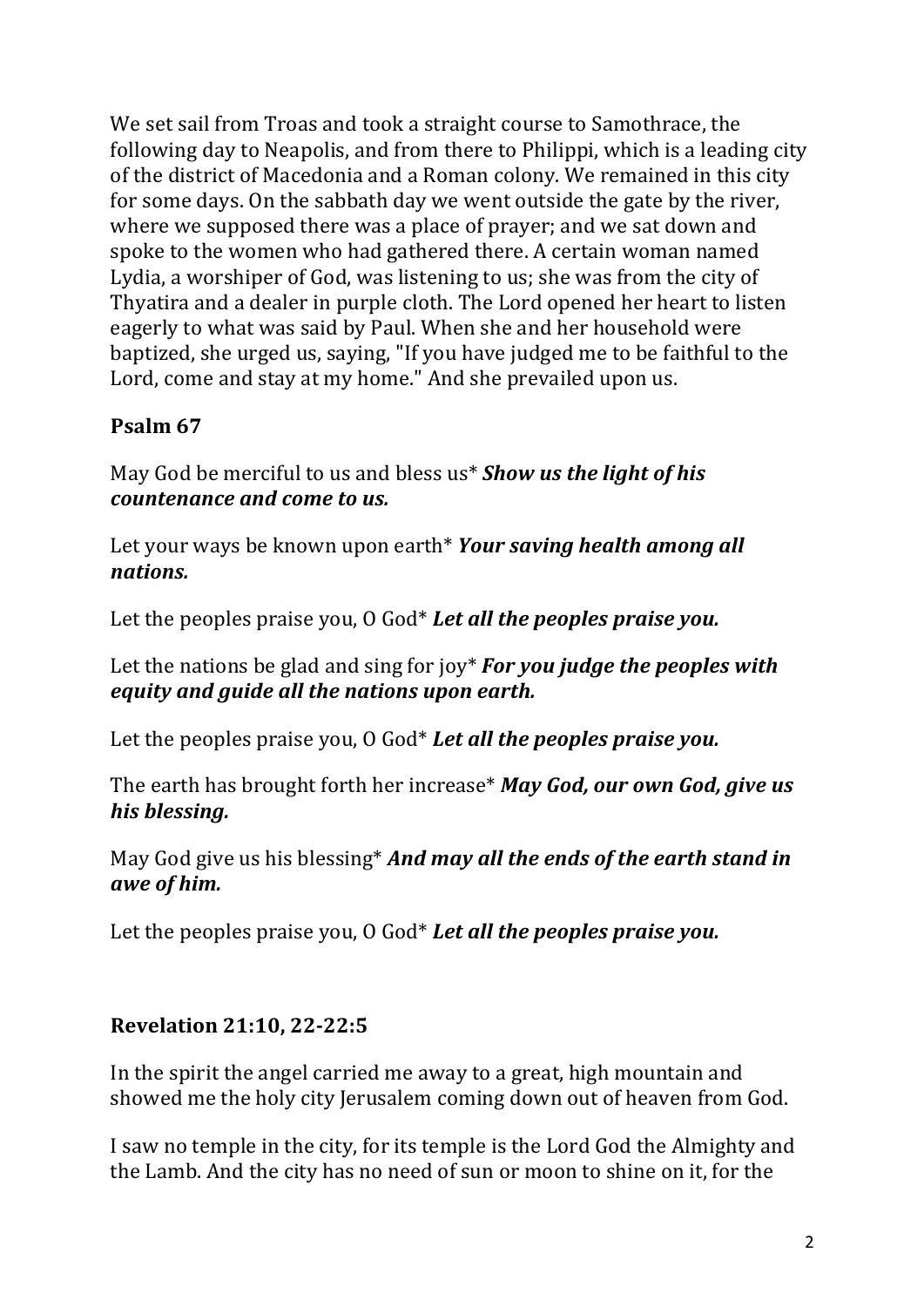glory of God is its light, and its lamp is the Lamb. The nations will walk by its light, and the kings of the earth will bring their glory into it. Its gates will never be shut by day-- and there will be no night there. People will bring into it the glory and the honor of the nations. But nothing unclean will enter it, nor anyone who practices abomination or falsehood, but only those who are written in the Lamb's book of life.

Then the angel showed me the river of the water of life, bright as crystal, flowing from the throne of God and of the Lamb through the middle of the street of the city. On either side of the river is the tree of life with its twelve kinds of fruit, producing its fruit each month; and the leaves of the tree are for the healing of the nations. Nothing accursed will be found there any more. But the throne of God and of the Lamb will be in it, and his servants will worship him; they will see his face, and his name will be on their foreheads. And there will be no more night; they need no light of lamp or sun, for the Lord God will be their light, and they will reign forever and ever.

# **LEVAS** Hymn 141 Shall we gather at the river

Shall we gather at the river, where bright angel feet have trod; With its crystal tide forever flowing by the throne of God?

### Refrain:

Yes, we'll gather at the river, the beautiful, the beautiful river; Gather with the saints at the river that flows by the throne of God.

On the margin of the river, washing up its silver spray, We will walk and worship ever, all the happy golden day. [Refrain]

Soon we'll reach the shining river, soon our pilgrimage will cease, Soon our happy hearts will quiver with the melody of peace. [Refrain]

**https://www.youtube.com/watch?v=x4-KCcaEH3w**

**OR**

**https://www.youtube.com/watch?v=0UyOZ7pDYNc&t=22s**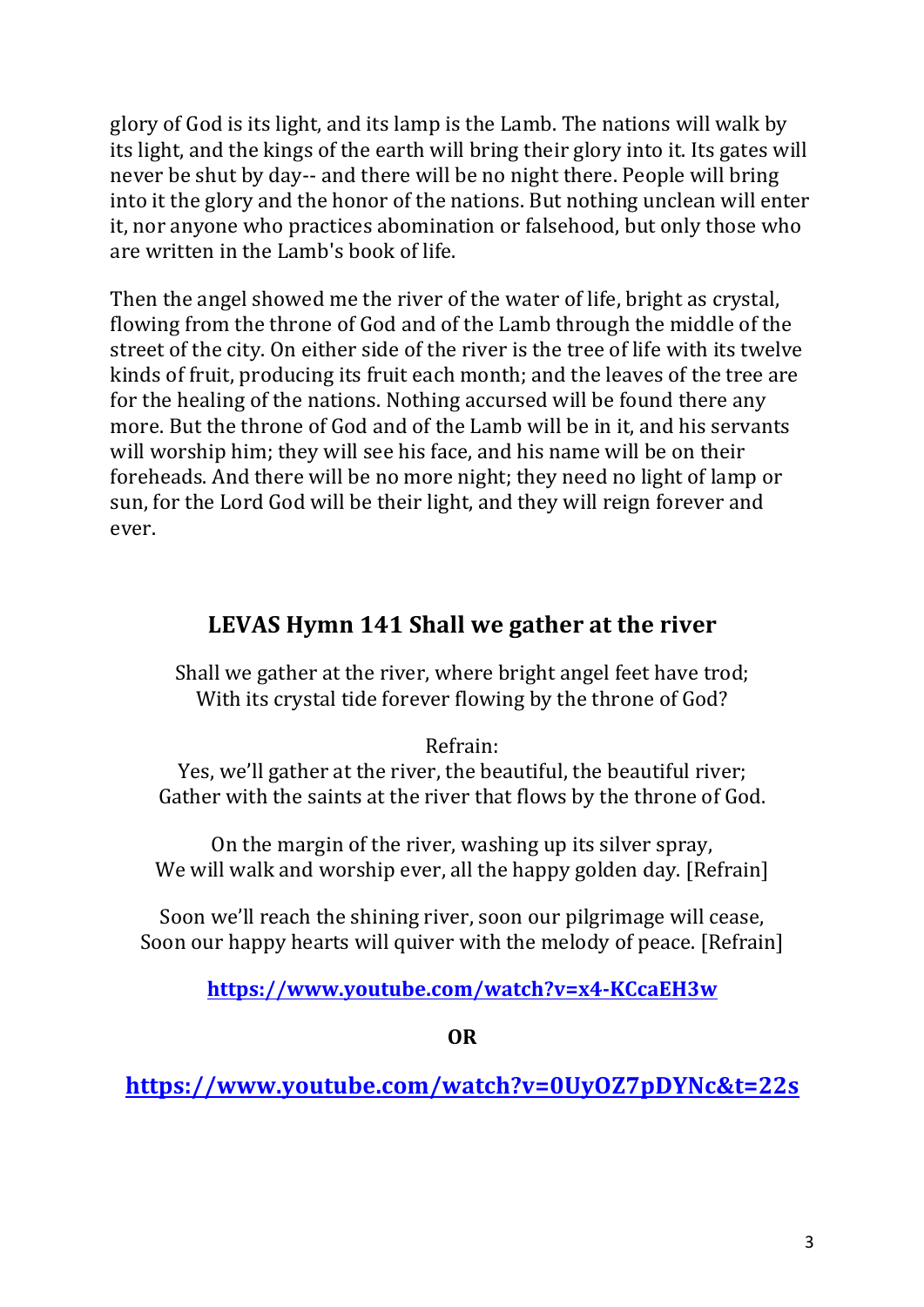#### **John 14:23-29**

Jesus said to Judas (not Iscariot), "Those who love me will keep my word, and my Father will love them, and we will come to them and make our home with them. Whoever does not love me does not keep my words; and the word that you hear is not mine, but is from the Father who sent me.

"I have said these things to you while I am still with you. But the Advocate, the Holy Spirit, whom the Father will send in my name, will teach you everything, and remind you of all that I have said to you. Peace I leave with you; my peace I give to you. I do not give to you as the world gives. Do not let your hearts be troubled, and do not let them be afraid. You heard me say to you, `I am going away, and I am coming to you.' If you loved me, you would rejoice that I am going to the Father, because the Father is greater than I. And now I have told you this before it occurs, so that when it does occur, you may believe."

#### **Out of the Dark -- Easter 6C**

"And the city has no need of sun or moon to shine on it, for the glory of God is its light. And there will be no more night; they need no light of lamp or sun, for the Lord God will be their light, and they will reign forever and ever." Images akin to this one from John's Revelation are everywhere in Holy Scripture. See Isaiah 42: "I have given you as a covenant to the people, a light to the nations," or Malachi 4: "But for you who revere my name the sun of righteousness shall rise, with healing in its wings," to name just a couple. Whenever people try to talk about what it is God means, what it is they expect from God, what kind of power it is they are hoping to align themselves with in prayer and worship, the thought of a light in the darkness is a central, foundational metaphor. "If I say, 'Let the darkness' hide me, and the light around me be night,' darkness is not dark to you; night is as clear as the day," cries Psalm 139.

But it's a much iffier image for us than it was for those who sang these songs and told these stories, who passed them along and wrote them down. We still sing the psalms together and read the stories, but relating to them is not as easy as it was. Even the hymn "In him there is no darkness at all, the night and the day are both alike, the lamb is the light of the city of God, shine in my heart, Lord Jesus," although written in 1966, relies on ancient sensations. It is a beautiful blend of melody and poetry, but can seem more romantic and pastoral than urgent and vital the way it must have done even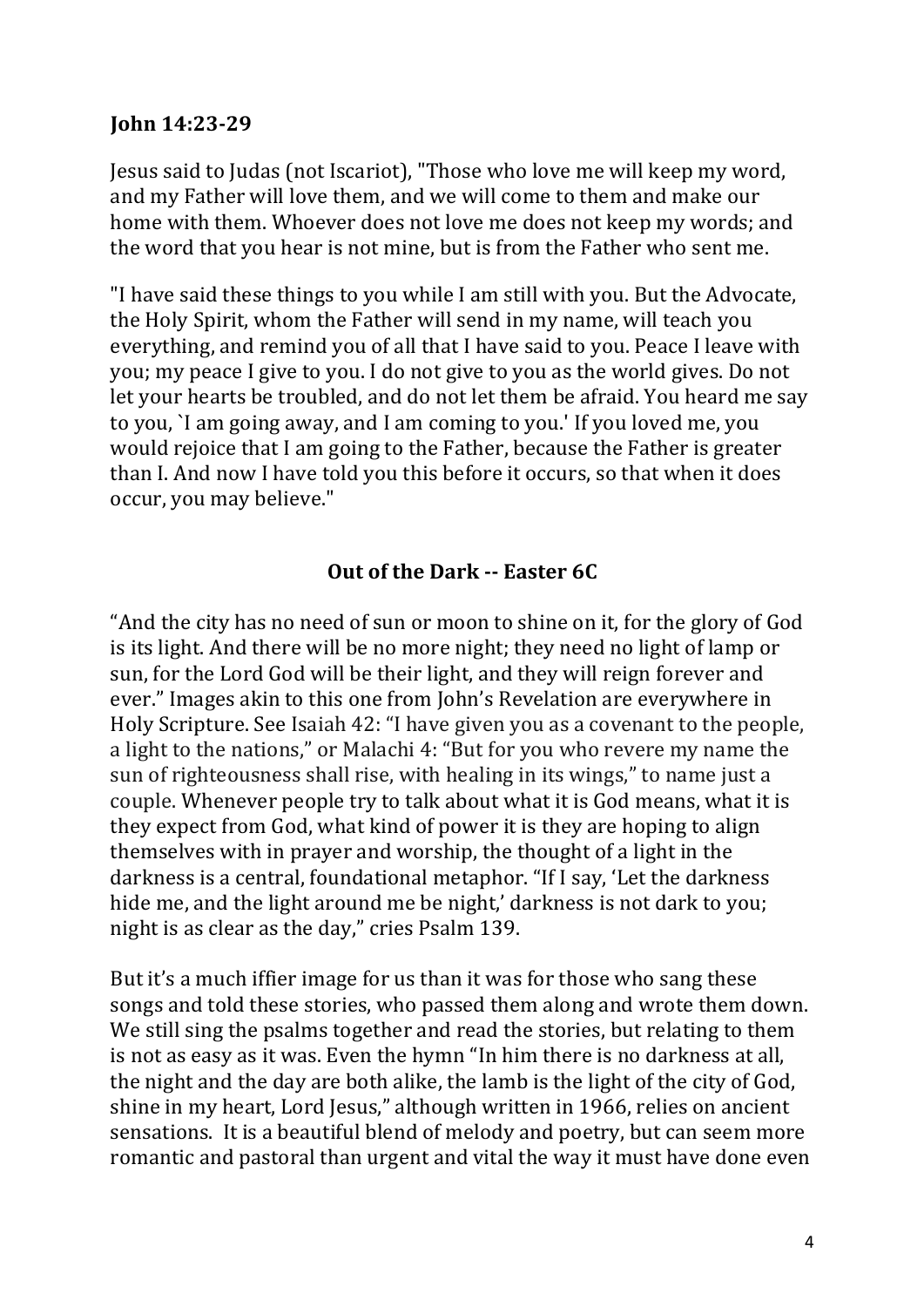100 years ago, much less 2000 and more, when these ideas of God took shape. 

How many times in our lives do we really experience darkness so as to be afraid of it? Certainly in childhood, when lots of things go bump, we all cry out for the comfort of light and company. Or when we're teenagers and we stay out a little too late or walk through unfamiliar streets or woods, we have that sense of reeeeally wanting to be home safe and sound. Maybe out in the country, if we stray from the campfire or the cabin, down by the river or the ocean on a moonless night, we'll get that adrenalin rush of fight or flight. But these are rare. Ever since Edison's light bulb, we've been moving further and further away from the dread of darkness upon which all these biblical references to God as light are based. The fear is deep within our psyche, available to moviemakers, but easily dispelled in developed countries. It's just not a problem for most of us, so we don't need God to solve it.

I don't know if this is so for everyone, but whenever I take an airplane ride at night, I always have a vague sense of wastefulness, even embarrassment, if not sin(!) looking down at the millions and millions of lights always on, eliminating the darkness, eliminating the night, doing God's job. I find myself yearning for some good darkness, to see more stars, get a break from civilization and dance with the phosphorescent plankton for a change. Darkness is a rare and valuable commodity in this day and age.

So what kind of imagery can work on and for us? What is it we don't have that we really need, that only God's grace can provide? How can we feel God's face is shining upon us, feel we are standing on the banks of 'a river whose streams make glad the holy habitation of the most high,' that, like Lydia our hearts have been opened and we are eager and hospitable? The Bible is cleverer than we think. They saw us coming along, they knew we would find lots of ways around the need for God, including having virtually the whole country lit up around the clock so that in us there is no darkness at all.

In the large city hospital where I did my chaplaincy training, I spent a good deal of time working with addicts in disease education, Bible study, and individual counseling sessions. I once asked the psychiatrist who headed the department of mental health what the factors are that make up effective mental health treatment. "It's a three-legged stool," he responded, "in reverse order, the legs are talk therapy, psychopharmacology, and willingness." In other words, unless someone has a good and willing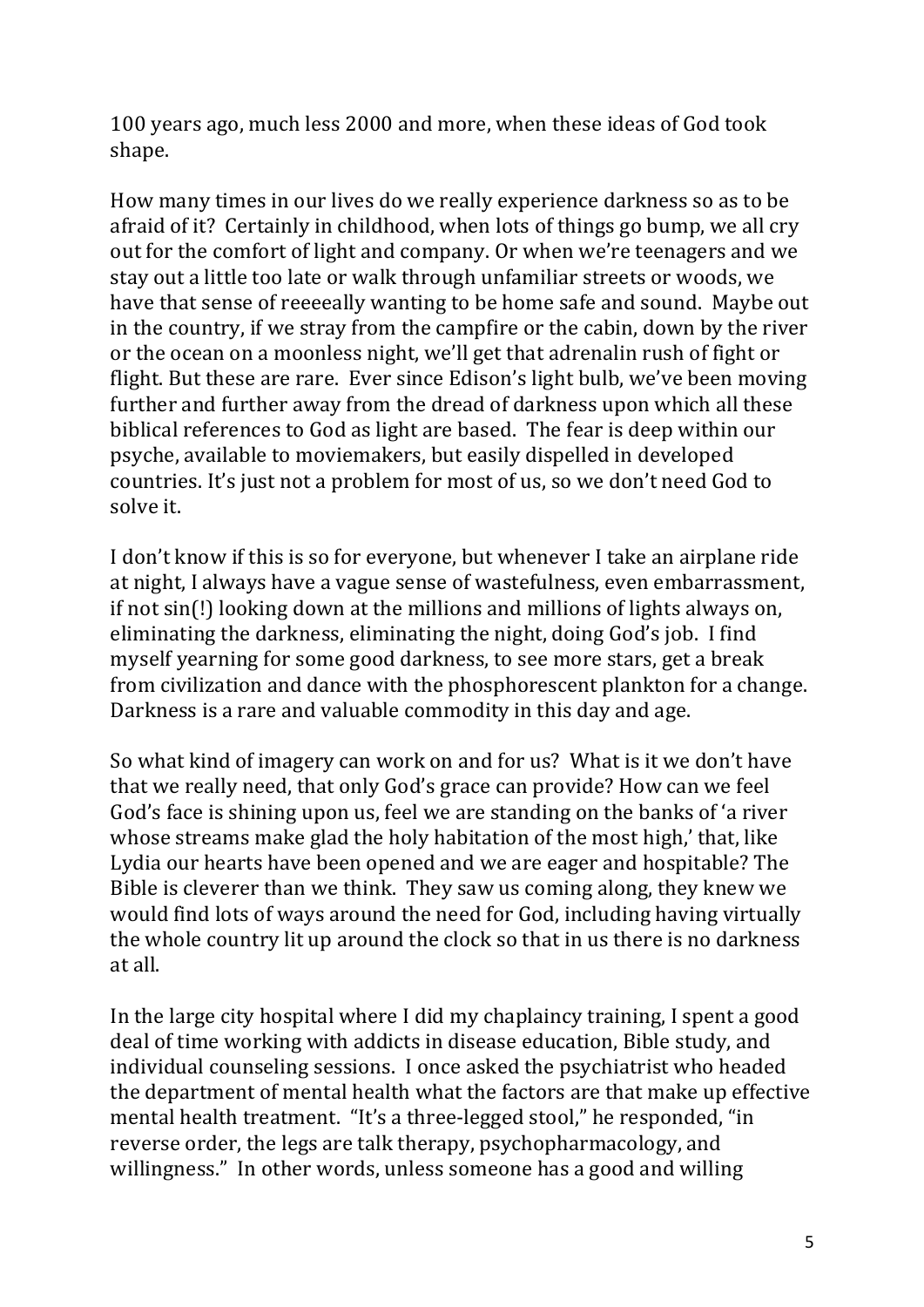attitude, the meds won't necessarily work (because in all likelihood the meds won't get taken); and without both a positive, willing spirit and better chemistry, all the talk in the world may not help someone get well.

Perhaps this is a useful model for us to use when talking about God. If we're not having, nor likely anytime soon to have a problem with darkness, per se, we can surely admit that the barrage of images, expectations, temptations and falsehoods clamoring for our attention have made us fragile, frustrated and fickle when it comes to lives of faith. We try to process all this information, and it becomes a kind of darkness, a haze though which it is difficult to see life. So, like the old cartoon, *Fractured Fairy Tales*, we bend, twist, adapt and edit the stories of God's grace and power until they fit our view of the world. And we find ourselves counting on faith for less and less.

The three-legged stool is something we can still understand; nobody can sit on a two-legged stool. In the Anglican tradition, whence Episcopal tradition cometh, the three legs are scripture, tradition and reason. We could draw a parallel by saying scripture is the talk therapy, the received wisdom. Tradition is the chemistry that gets us all on the same page: our drug of choice. And reason we might call the willingness – what gets us in the door in the first place. That is, we are hungry for faith in community, so we come here; we worship together and take our medicine to put us in the mood, and then the word of God can work on us, the story of Jesus can change us. A little too complicated...

Or we might say that God is the talk therapy (the scripture), and Jesus is the brain chemical for an emotionally ill world (now our traditional medicine, aka Holy Communion). So what is the willingness, that third crucial leg -the one we stuffy, intellectual, analytical Episcopalians call 'reason,' but really is as much or more of a mystery than any of them – willingness?

Jesus is cleverer than we might think. His mystery is the promise he gives, that he will always be here to remind us of himself. It is the one thing we will surely never figure out completely. And just in case we ever do think we have figured it out, there's an ejector seat mechanism in this ride. Because denying this mystery, says Jesus, denying the power of the Holy Spirit, is the only sin that's unforgivable. If you say there's no such thing as willingness, you're hopeless!

It is this undeniable third element: willingness/reason/openness of heart that can serve as an effective antidote for us ultra-modern folks who are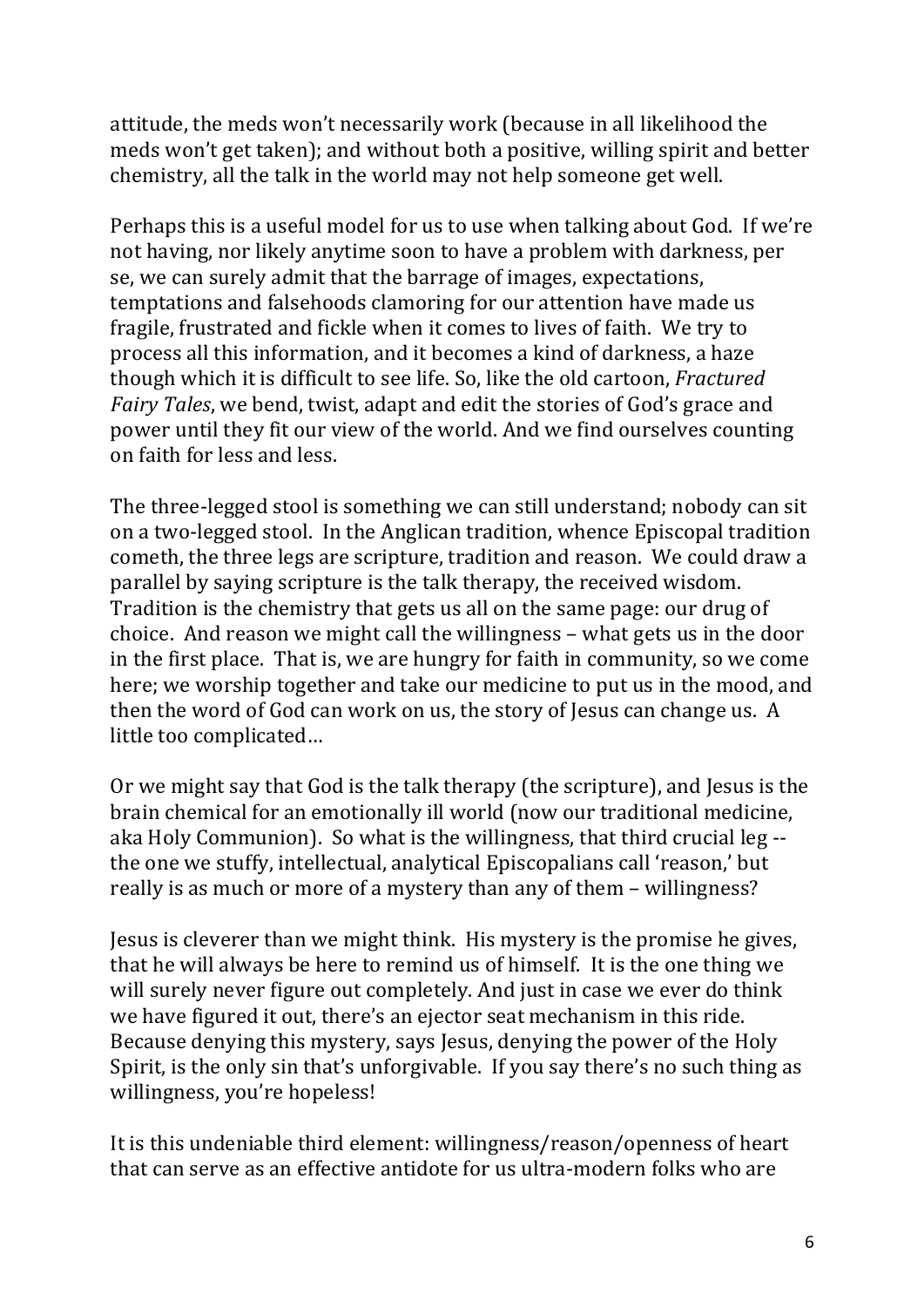unimpressed by light images, water walking, loaves, fishes and altered states, people like us who know that God is not hanging out up in space somewhere, because we have been up there and checked. John's Gospel this morning called this thing the Holy Spirit, the Advocate. And lest we think it a minor deal, the word John actually used appears more than 100 times throughout the New Testament.

When translated, the word "Paraclete" comes out lots of ways: Counselor, Helper, Comforter, Advocate, Guide, Spirit of Truth et cetera. This variety helps us know the wideness of God's truth, goodness and mercy, but all these choices dilute our awareness of the Paraclete as a vital part of our spiritual life, as crucial to us as the third leg is to a stool. 100 appearances, it has got to be important. But we never hear the word Paraclete much outside academia. The seminary I went to was part of a big university, so our Divinity School soccer team was called the Paracletes. You had to be there… 

Literally, it means "One who is Called Alongside," from the Greek. One who is called alongside to help us in present times of trouble. One who comes alongside to help us change the only thing we can surely change, that is ourselves. There is so much we cannot change in this world. We can't change somebody else, can't change institutions, can't change other countries or even our own government much, it often seems. We can't change City Hall, or even our own kids; can't change the weather or the outcome of an illness or a ball game. But if we call upon this Spirit, if we pray for the willingness, and just for a moment abandon the need to understand or substantiate or control things, we can indeed change ourselves.

That's what the Paraclete does, the Spirit as it is known, the Holy Ghost Power. If you call upon it, it will come to change you and make you willing. There are many lesser things we can't change, but the greatest gift is to change oneself. This power enables us to be who we want to be even when we can't do what we want to do. Jesus said, "Peace I leave with you; my peace I bring to you." This peace which passes all understanding comes from being who we want to be. A great woman once said, "When love and good humor merge, the result is peace." Surely that is what Jesus wants for us. And the image we must never, can never abandon or escape is that of willingness, the Spirit, the Holy Ghost Power. It is the lasting part of God's bargain with humankind. It is the power that lets us, like Lydia, open our hearts when we see a good thing and follow it.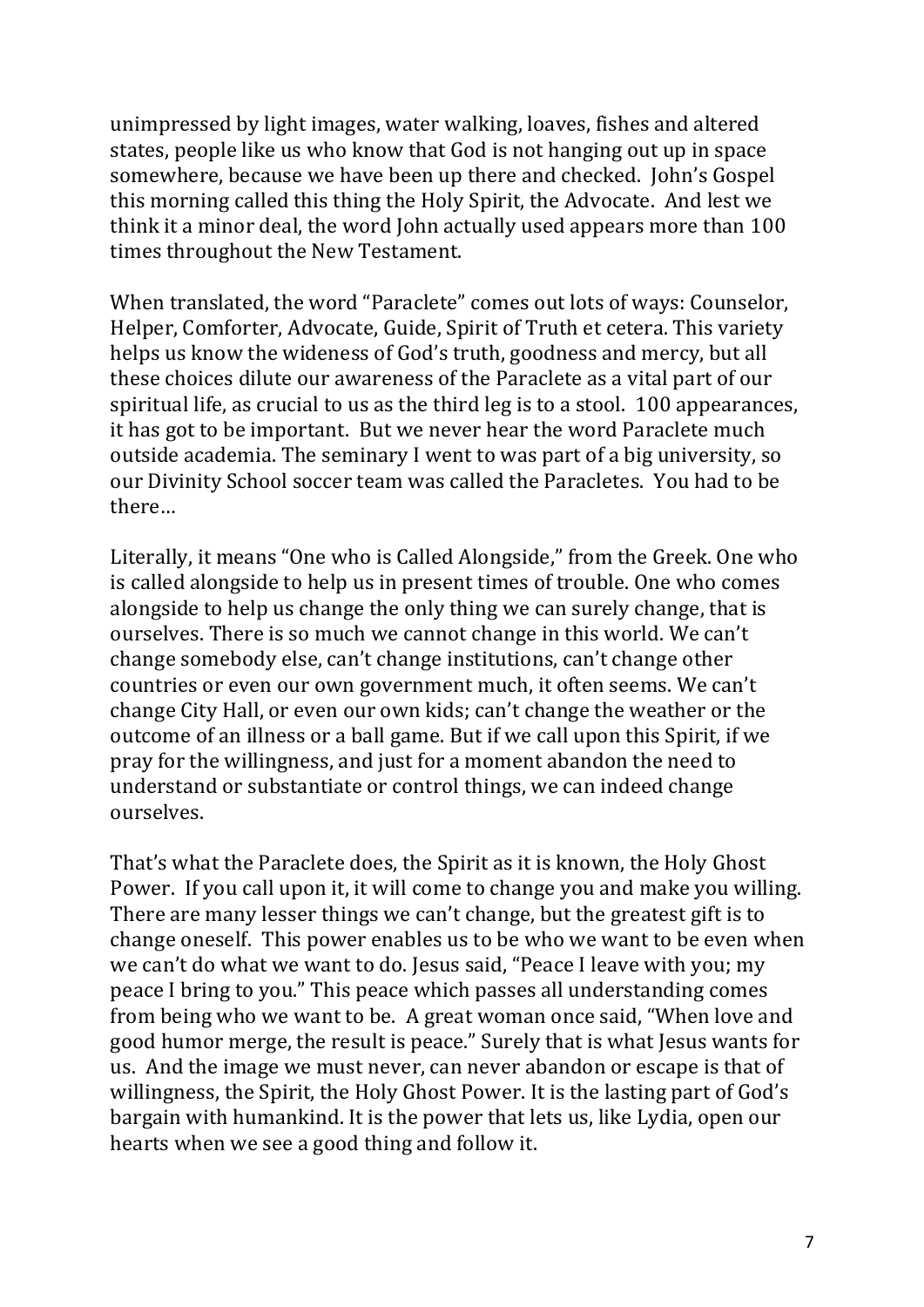Willingness is an image that works for us ultramodern types; it can make these scriptures and psalms about darkness as relevant to us as they ever were, no matter how much we learn about the cosmos, no matter how thoroughly we over-light our civilized world. The Spirit is to us as Jesus was to his disciples, as God has always been in the minds and hearts of the faithful, "a very present help in trouble," so that "we will not fear, though the earth be moved, and though the mountains be cast into the depths of the sea, though its waters rage and foam, and the mountains tremble at its tumult." For, once we get in the habit of praying for willingness, then we can never again doubt or deny that the Lord of hosts is with us; the God of Jacob our stronghold.

# **Hymn 518 Christ is made the sure foundation**

Christ is made the sure foundation, Christ the head and cornerstone, Chosen of the Lord, and precious, binding all the Church in one; Holy Zion's help for ever, and her confidence alone.

> All that dedicated city, dearly loved of God on high, In exultant jubilation pours perpetual melody; God the One in Three adoring in glad hymns eternally.

To this temple, where we call thee, come, O Lord of Hosts, today; With thy wonted loving-kindness hear thy servants as they pray, And thy fullest benediction shed within its walls alway.

Here vouchsafe to all thy servants what they ask of thee to gain; What they gain from thee, for ever with the blessed to retain, And hereafter in thy glory evermore with thee to reign.

**https://www.youtube.com/watch?v=p73XRON9r78**

### **Nöelle Dorothy Valentine**

Noelle was born on Christmas Day 1930 in Tampa Florida. Following graduation from San Francisco State College she became an elementary school teacher in California eventually returning to her home state of Florida. She received a Masters degree in psychology from the University of South Florida so she could work as a counselor in keeping with her life dedicated to